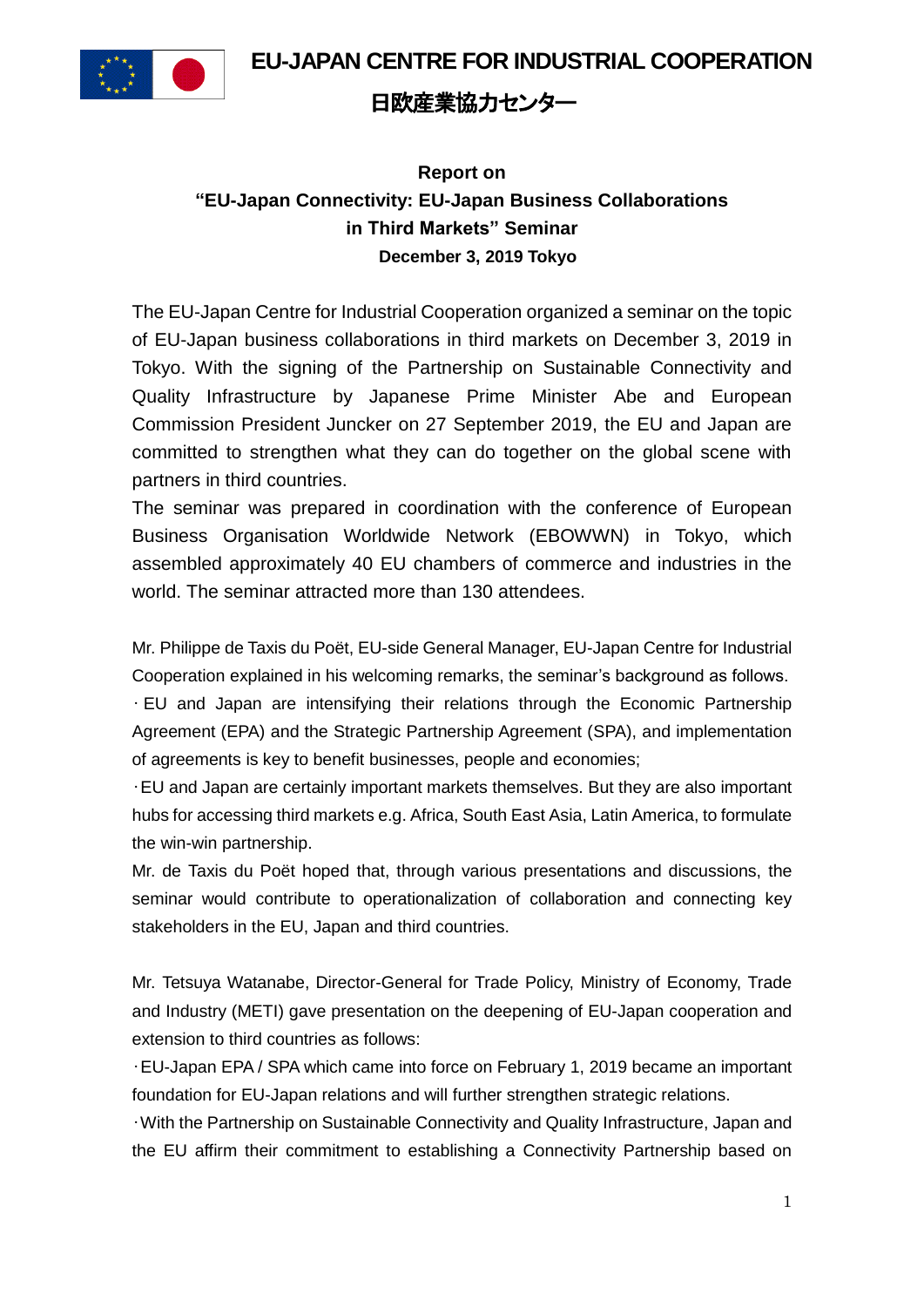sustainability as a shared value, quality infrastructure and their belief in the benefits of a level playing field.

•The EU-Japan Centre for Industrial Cooperation plays key roles for promoting all forms of industrial, trade and investment cooperation between Japan and EU and in third countries.

After introducing various measures for promoting cooperation in third country, Mr. Watanabe said that the METI would expect that public and private sectors work together to organize many projects under the partnership principle in third countries.

Mr. Nikolaus Boltze, Representative Director & President of thyssenkrupp spoke on behalf of the German Chamber of Commerce & Industry in Japan (AHK Japan). Based on a survey conducted by the AHK Japan, Mr. Boltze reported that Japan is perceived by German companies as a key business hub to other countries. In fact, 69% of survey respondents are involved in projects with Japanese companies outside of Japan, especially in ASEAN. This involvement has been consistently increasing over the years. In addition, 46% of respondents generate revenues in cooperation with Japanese companies outside Japan at least to the same extent as inside of Japan. Mr. Bolze explained that German companies involved in third country cooperation with Japanese partners are, in terms of region, focusing primarily on ASEAN countries, and then in China and Europe.

Main reasons for involvement in third-country cooperation projects are: making use of company's global sales and service network, increasing the strategic importance of their subsidiaries in Japan, saturation of the Japanese market, and ability to attain higher margins. From the point of view of his company, thyssenkrupp, it is a precondition that their partners have 'state of the art' technologies.

Mr. Martin Schultz, Senior Economist, Fujitsu Research Institute made analysis of third market collaborations from the three perspectives of corporate business, governments and strategy. As for third market strategy, Mr. Schulz emphasized the importance of connectivity, challenges for which include free data flow, digital finance, platforms and training. Mr. Shultz indicated that the connectivity aligns market and political interests. The difficulty, however is to distinguish if one project, for example in infrastructure, is more market or politics-oriented. For example, he indicated that China's Belt and Road Initiative is a political issue for the EU and Japan, but it is more of a market-oriented matter for China.

Mr. Jason Collins, Chair of the European Australian Business Council and Chair of the European Business Organisation Worldwide Network (EBOWWN) made presentation on economic outlook for Europe and the EBOWWN. According to Mr. Collins, the EBOWWN can be a key intermediary for EU-Japan business partnerships in third countries.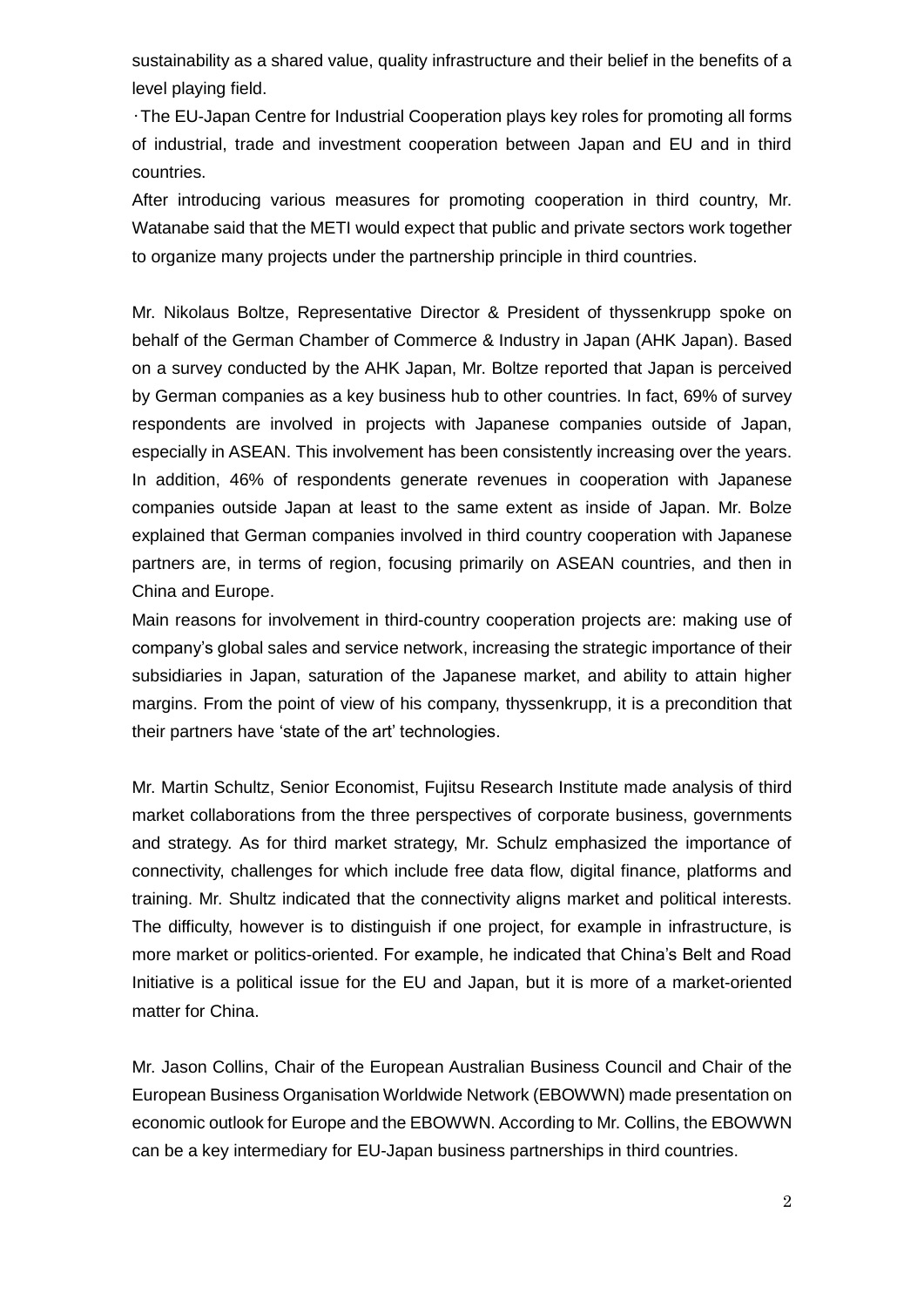Mr. Tomotsugu Iwata, Director, Invest Japan Department, Japan External Trade Organization (JETRO) explained JETRO's investment promotion activities. According to its "Survey on Japan's Investment Climate 2019," which analyze the perception of Japan's business environment among foreign-affiliated companies, Japan is attractive because of the size of its domestic market, its strategic location as a gateway to other markets, in particular in Asia, and the existence of suitable partners (companies, universities) with outstanding technology or products. Mr. Iwata said that the EU-Japan collaboration in third markets can be promoted with relevant European organizations with which JETRO has concluded memorandums of understanding (MoUs).

Mr. Ryoichi Abe, Director, Division 2, New Energy and Power Finance Department I, Infrastructure and Environment Finance Group, Japan Bank for International Cooperation (JBIC) explained their co-financing activities with the European Investment Bank (EIB). JBIC and EIB concluded an MoU in October 2018. But, even before signing MoU, examples of co-financing with EIB existed, Mr. Abe said. He indicated three such examples as Panama Canal expansion, Refinery Project in Egypt and Intercity Express Program in the United Kingdom. As for JBIC's support to projects in third market, Mr. Abe touched upon a windfarm project in Egypt and an offshore wind joint venture between Denmark and Japan.

Mr. Fabrizio Mura, EU-Japan Centre for Industrial Cooperation moderated the round table discussion on "dos and don'ts" and recommendations for successful collaborations in third markets. A total of seven panelists participated in the discussion. All of the three representatives of EU Chambers of Commerce & Industry (Brazil, Ivory Coast and Singapore) explained actual cases of EU-Japan cooperation in their respective region.

According to Mr. Maximilien Lemaire, EU Chamber of Commerce & Industry in Ivory Coast, Japanese companies prefer to partner with European companies to save costs and get benefit from their experience in the market when bidding in infrastructure building projects. Ms. Nele Cornelis, EU Chamber of Commerce & Industry in Singapore said that European companies appreciate partnerships with Japanese companies because of their expertise, the quality, their sales' channel, the similar values, and for being gateways to other markets in Southeast Asia.

Mr. Toyoaki Fujita, Business Development Executive, Toshiba Energy Systems & Solutions Corporation explained examples of collaboration with French companies in such renewable energy projects as hydraulic and geothermal in Africa. Drivers for these collaborations were complementary knowledge and experience, with Toshiba being specialized in geothermal projects, for example while French companies on construction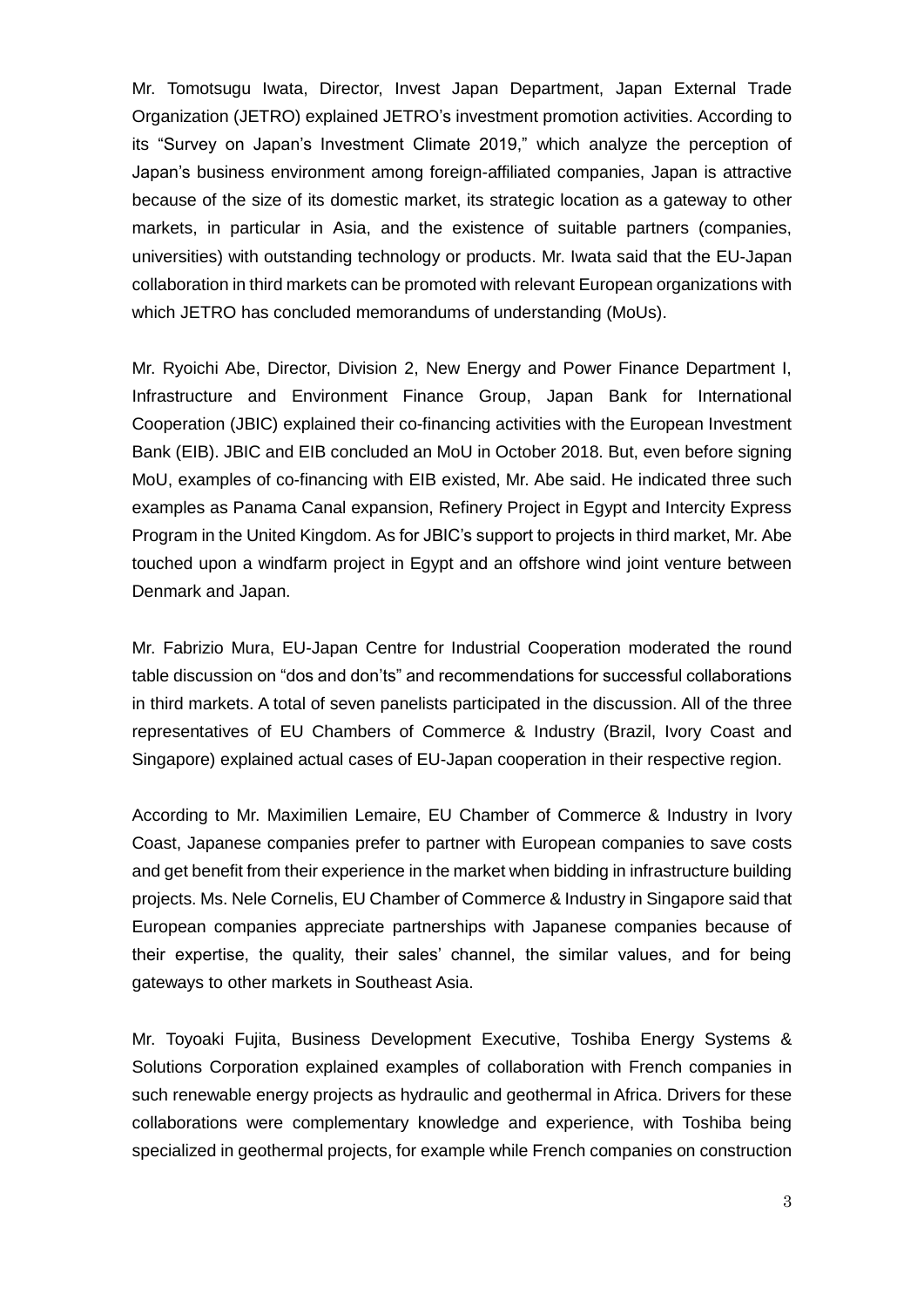work. Co-financing by the EIB and JBIC/Nippon Export and Investment Insurance (NEXI) was very important for such projects in Africa, Mr. Fujita pointed out.

Mr. Jan De Turck, Sales Manager Japan & Korea of Septentrio, a Global Navigation Satellite System (GNSS) receiver manufacturer of Belgium explained their experience of cooperation with a Japanese system integrator. By working with a Japanese partner, Septentrio can exploit features that bring benefit in Asian countries. As for successful Japan-EU business collaborations, Mr. De Turck suggested first to understand the difference of negotiation process in the EU and Japan, then, tailor the right mix for each country/case can help to get the deal with appropriate conditions.

Mr. Jean-Pierre Ragaru, CTO of Ingérosec, made presentation on activities of Ingérosec, a French-Japanese joint venture, and examples of past collaborations with Japanese companies in Africa and Asia. He indicated that the complementarity has been the key for successful collaborations. Mr. Pierre Mustiere, CEO of Bouygues Asia explained examples of collaborations with Japanese companies in Asia, including construction of office/hotel/residential buildings in Myanmar and subway construction in Vietnam.

Mr. Shogo Yoshitake, Director, European Policy Division, Ministry of Foreign Affairs (MOFA) emphasized in his closing remark, that the EU-Japan relations are at a historical turning point with the signing of the Connectivity Partnership. He said the connectivity is very important for future EU-Japan cooperation from the following reasons.

(1) Existence of strong momentum, (2) Concrete cooperation, engaging all means, and (3) Moving bilateral cooperation further forward

Next year, the EU-Japan Summit will be held in Japan. According to Mr. Yoshitake, preparations for the Summit have already started, and connectivity remains a priority topic. He went on to express his personal hope that the EU-Japan third country cooperation will develop in such a manner that geographical areas for cooperation are specified as in the case of the India-Japan "Factsheet", which was agreed last year when Indian Prime Minister Modi visited Japan.

Ms. Patricia Flor, Ambassador of the European Union to Japan also stressed the importance of the Connectivity Partnership. She indicated that the political momentum is indeed strong and it is necessary to join our strengths together to focus on the implementation of the agreements. In this respect, the role of businesses is key, she said. Ambassador Flor disclosed that the new European Commission is elaborating on the possibility of funding cooperation projects on connectivity.

*Prepared by Toshiro Fukura, Manager, Policy Seminars and Analysis*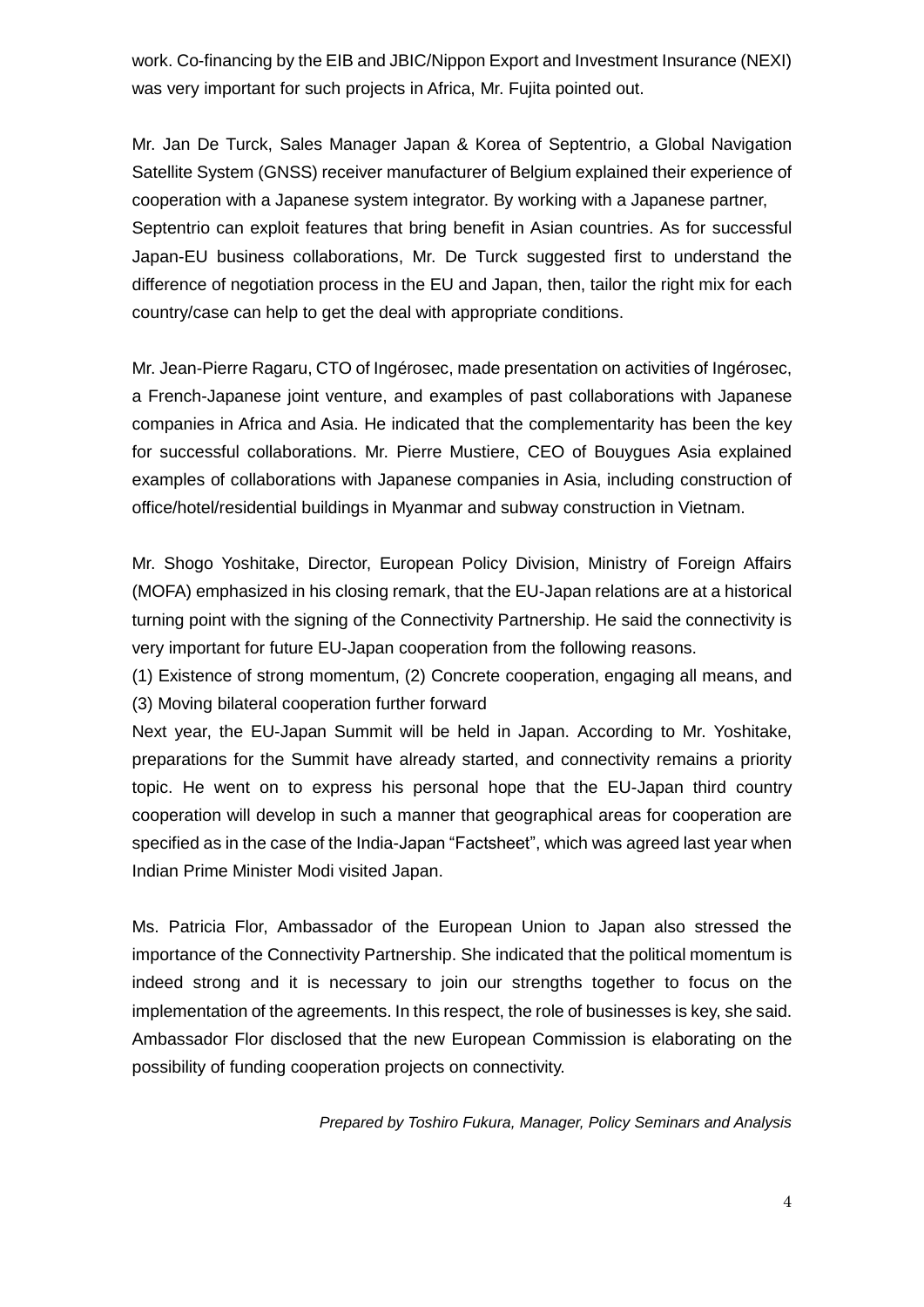

Mr. Philippe de Taxis du Poët inaugurated the seminar.



Round table discussion followed speech session